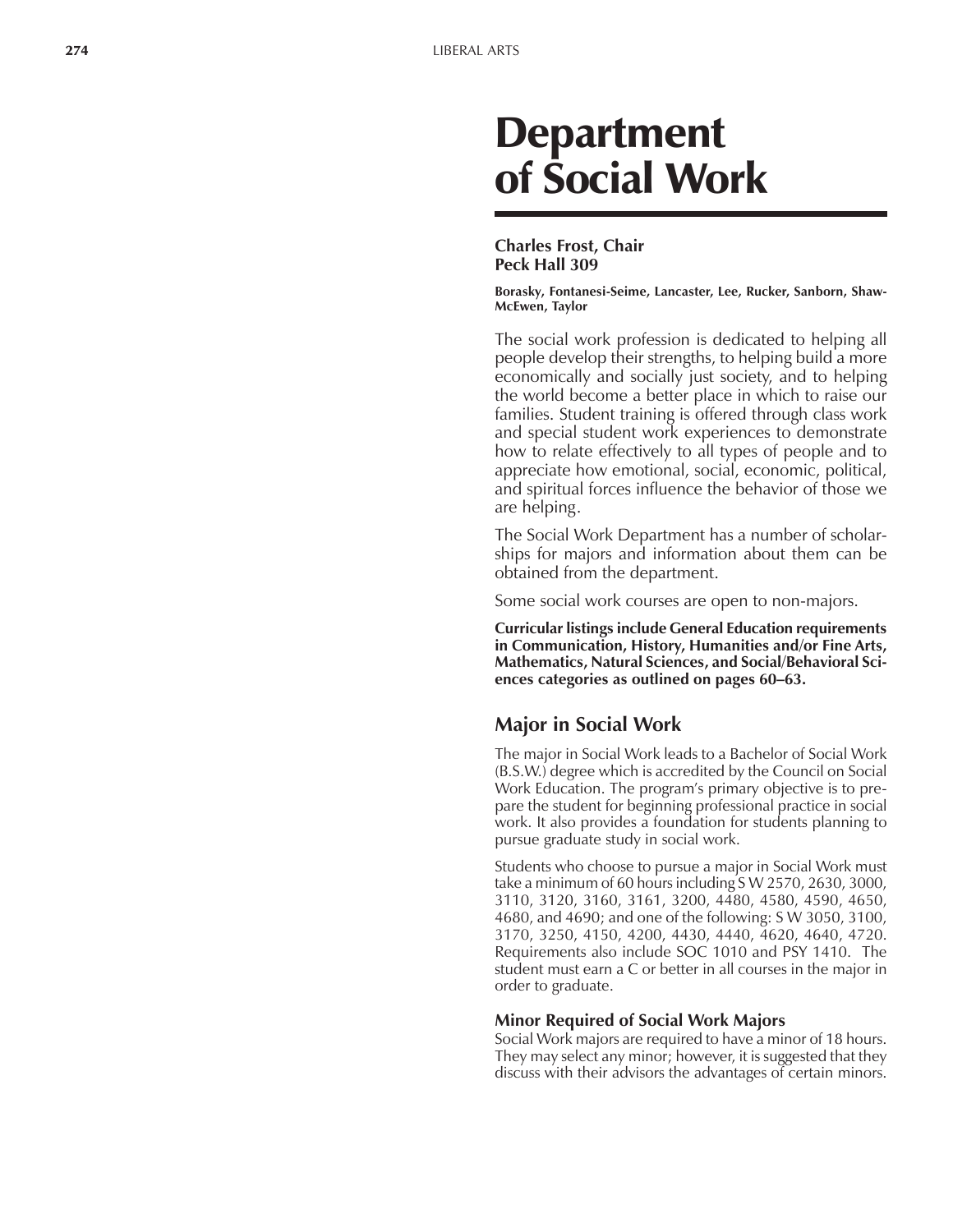#### **Admission to the Social Work Program**

All Social Work majors must be formally admitted to the Social Work Program in order to be admitted into the field work courses and to obtain a Bachelor of Social Work degree. Students who are not yet formally admitted will be identified as pre-social work majors.

1. Requirements for admission to the Social Work Program:

- a. completion of at least 60 semester hours toward a degree including at least 41 hours of General Education requirements;
- b. completion of S W 2570, Introduction to Social Work, and 3 additional hours in social work courses with a grade of C or better;
- c. an overall GPA of 2.00 for degree credit courses;
- d. completion of at least 40 hours of volunteer work in a social agency, hospital, or social service organization. A reference form will be utilized as documentation of performance. Full or part-time social work employment may be considered in lieu of volunteer work;
- e. possession of personal qualities consistent with social work values and ethics and the ability to relate to others with warmth and emotional stability.
- 2. Application procedure. Student must complete an application packet which consists of
	- a. application for Social Work major form;
	- b. three reference forms, at least one of which is from an MTSU social work professor;
	- c. personal essay on why a social work career has been chosen; d. current official University transcript.
- 3. Criteria for acceptance into the Social Work Program:
	- a. submission of completed application packet by deadline date of the appropriate semester;
	- b. judgment of satisfactory quality of essay and suitability for professional social work by Social Work Faculty Admissions Committee;
	- c. satisfactory performance of required number of volunteer hours based on reference form;
	- d. a majority of "above average" and "outstanding" ratings on reference forms.

In addition, acceptance into the Social Work Program will be based upon the Social Work Faculty Admissions Committee's assessment of the student's potential for graduating with a B.S.W. degree and the student's interest and commitment to the pursuit of a career in the field of social services. Before any student is denied, the entire faculty must vote on the recommendation of the admissions committee.

| <b>Recommended Curriculum</b> |    |                             |    |
|-------------------------------|----|-----------------------------|----|
| <b>FRESHMAN</b>               |    | <b>SOPHOMORE</b>            |    |
| ENGL 1010, 1020 (Comm)        | 6  | <b>ENGL 2020 or 2030 or</b> |    |
| <b>COMM 2200 (Comm)</b>       | 3  | <b>HUM 2610 (Hum/FA)</b>    | 3  |
| BIOL 1030 (Nat Sci)           | 4  | Humanities and/or Fine Arts |    |
| Natural Sciences              | 4  | (2 prefixes)                | 6  |
| <b>MATH 1010 (Math)</b>       | 3  | HIST 2010, 2020, or 2030    | 6  |
| SOC 1010 (Soc/Beh Sci)        | 3  | S W 2630, 3000, 3160        | 9  |
| PSY 1410 (Soc/Beh Sci)        | 3  | Elective or minor           | 6  |
| S W 2570                      | 3  |                             | 30 |
| Elective or minor             | 1  |                             |    |
|                               | 30 |                             |    |
| <b>JUNIOR</b>                 |    | <b>SENIOR</b>               |    |
| S W 3110, 3120, 3161,         |    | S W 4580, 4590, 4650,       |    |
| 3200, 4480                    | 15 | 4680, 4690                  | 24 |
| Social Work elective          | 3  | Elective or minor           | 6  |
| Electives or minor            | 12 |                             | 30 |

**30**

#### **Minor in Social Welfare**

The Social Welfare minor requires 18 semester hours. The student may select either the policy option or the theory option.

Requirements for the policy option are S W 2570, 3000; SOC 2010; 9 additional hours from social work elective courses. (This option is appropriate for majors in political science, sociology, management, and mass communication.)

Requirements for the theory option are S W 2570, 2630, 3150, 3160, and 6 additional hours of social work elective courses. (This option is appropriate for majors in psychology, criminal justice administration, education, and human sciences.)

#### **Certification/Endorsement in School Social Work**

A school social worker's job is to assess the causes of academic and behavioral problems of children and develop a plan to address those concerns. The primary functions of the school social worker are working with children and families in crisis and assisting families of children with special needs.

To receive a certification in School Social Work from Middle Tennessee State University, the student must take the following courses:

- FOED 2110 Educational Psychology
- SPED 3010 Survey of the Exceptional Child
- CDFS 4350 Parenting
- S W 3250 School Social Work

Students must also complete two field placements in school settings. Upon completion of these requirements, students should see Dr. Borasky for authorization to apply for licensure. The Teacher Licensing Office in the College of Education and Behavioral Science handles the paperwork for application for licensure.

## **Interdisciplinary Minors**

Interdisciplinary minors are open to all students in the University. The Department of Social Work coordinates the interdisciplinary minor in Health Care Services. See Interdisciplinary Minors beginning on page 76.

## **Courses in Social Work [S W]**

- **2570 Introduction to Social Work.** Three credits. The methods, history, philosophy, and present organization of the social work profession.
- **2630 Interviewing Skills for Social Work Practice.** Three credits. An introduction to principles and processes of social work practice including interviewing and developing relationships.
- **3000 Social Policy.** Three credits. Prerequisite: S W 2570. Emphasis on recurring themes in social welfare policy development processes, historical turning points; societal ethics; causal relationship—social problems, social change, and social welfare policy analytical frameworks for assessing social welfare policy and programs.
- **3050 Women and Poverty.** Three credits. (Same as WMST 3050.) Prerequisite: WMST 2100 or S W 2570. Predominant theories, policies, and programs dealing with poverty among women. Explores the effects of poverty on women in addition to a general knowledge of poverty; ageism, sexism, and racism in relation to poverty; historical treatment of women and views of poverty.